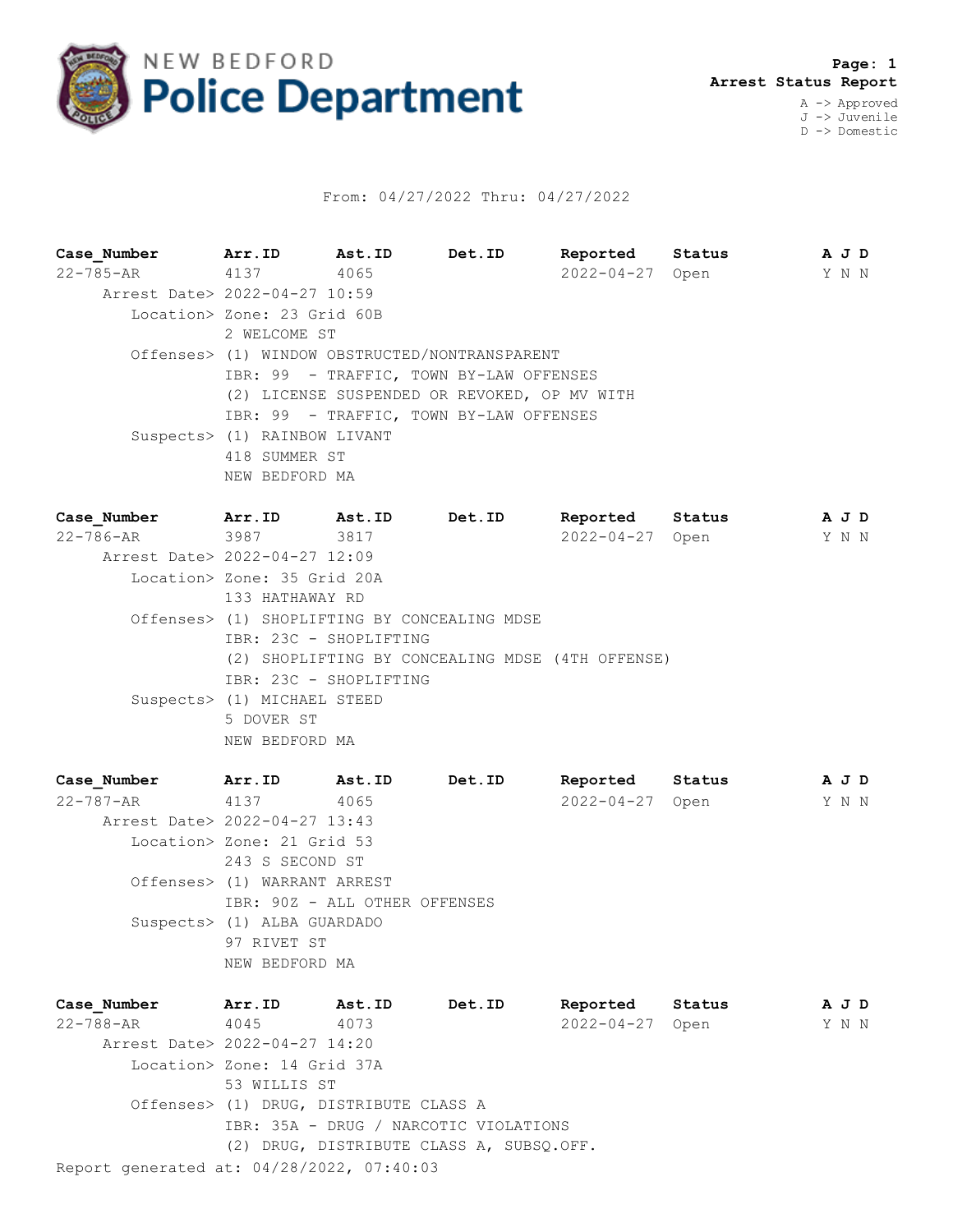

 **Page: 2 Arrest Status Report**

A -> Approved J -> Juvenile D -> Domestic

 IBR: 35A - DRUG / NARCOTIC VIOLATIONS (3) DRUG, DISTRIBUTE CLASS B IBR: 35A - DRUG / NARCOTIC VIOLATIONS (4) DRUG, POSSESS CLASS B, SUBSQ.OFF. IBR: 35A - DRUG / NARCOTIC VIOLATIONS (5) CONSPIRACY TO VIOLATE DRUG LAW IBR: 90Z - ALL OTHER OFFENSES Suspects> (1) RAUL MEDINA 74 RAYMOND ST FALL RIVER MA

| Case Number                   | Arr.ID                                 | <b>Ast.ID</b>                         | <b>Det.ID</b>                         | Reported        | Status |  | A J D |  |  |  |
|-------------------------------|----------------------------------------|---------------------------------------|---------------------------------------|-----------------|--------|--|-------|--|--|--|
| 22-789-AR 4045 4073           |                                        |                                       |                                       | 2022-04-27 Open |        |  | Y N N |  |  |  |
| Arrest Date> 2022-04-27 14:28 |                                        |                                       |                                       |                 |        |  |       |  |  |  |
|                               |                                        | Location> Zone: 14 Grid 37A           |                                       |                 |        |  |       |  |  |  |
|                               | 53 WILLIS ST                           |                                       |                                       |                 |        |  |       |  |  |  |
|                               | Offenses> (1) DRUG, POSSESS CLASS B    |                                       |                                       |                 |        |  |       |  |  |  |
|                               |                                        | IBR: 35A - DRUG / NARCOTIC VIOLATIONS |                                       |                 |        |  |       |  |  |  |
|                               | (2) DRUG, POSSESS CLASS A              |                                       |                                       |                 |        |  |       |  |  |  |
|                               |                                        |                                       | IBR: 35A - DRUG / NARCOTIC VIOLATIONS |                 |        |  |       |  |  |  |
|                               |                                        |                                       | (3) CONSPIRACY TO VIOLATE DRUG LAW    |                 |        |  |       |  |  |  |
|                               | IBR: 90Z - ALL OTHER OFFENSES          |                                       |                                       |                 |        |  |       |  |  |  |
|                               | Suspects> (1) EMMANUEL SANTIAGO-ROSADO |                                       |                                       |                 |        |  |       |  |  |  |
|                               | 596 COTTAGE ST                         |                                       |                                       |                 |        |  |       |  |  |  |
|                               | NEW BEDFORD MA                         |                                       |                                       |                 |        |  |       |  |  |  |

**Case\_Number Arr.ID Ast.ID Det.ID Reported Status A J D** 22-790-AR 4054 4035 2022-04-27 Open Y N N Arrest Date> 2022-04-27 15:16 Location> Zone: 13 Grid 42A 223 MILL ST Offenses> (1) DRUG, POSSESS CLASS A IBR: 35A - DRUG / NARCOTIC VIOLATIONS (2) DRUG, POSSESS CLASS A, SUBSQ.OFF. IBR: 35A - DRUG / NARCOTIC VIOLATIONS Suspects> (1) MANUEL MELLO 194 MAIN ST ACUSHNET MA

| Case Number                   | Arr.ID                       | Ast.ID                        | Det.ID | Reported   | Status | A J D |  |
|-------------------------------|------------------------------|-------------------------------|--------|------------|--------|-------|--|
| 22-791-AR 4073                |                              | 4045                          |        | 2022-04-27 | Open   | Y N N |  |
| Arrest Date> 2022-04-27 16:26 |                              |                               |        |            |        |       |  |
|                               | Location> Zone: 21 Grid 60A  |                               |        |            |        |       |  |
|                               | 701 S FIRST ST               |                               |        |            |        |       |  |
|                               | Offenses> (1) WARRANT ARREST |                               |        |            |        |       |  |
|                               |                              | IBR: 90Z - ALL OTHER OFFENSES |        |            |        |       |  |
|                               | Suspects> (1) MICHAEL SANTOS |                               |        |            |        |       |  |
|                               | 19 WILLARD ST                |                               |        |            |        |       |  |
|                               | NEW BEDFORD MA               |                               |        |            |        |       |  |
|                               |                              |                               |        |            |        |       |  |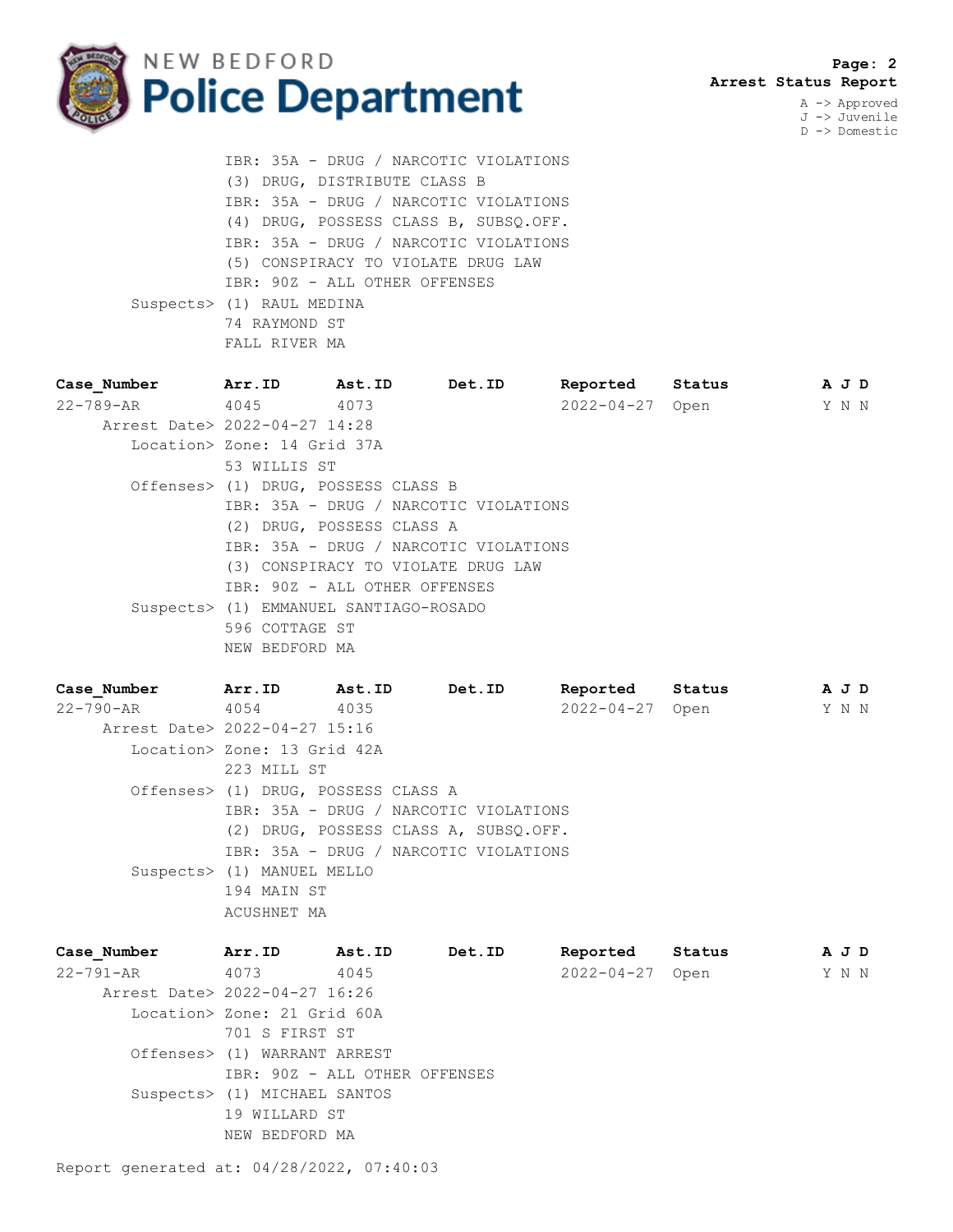

 **Page: 3 Arrest Status Report**

A -> Approved J -> Juvenile D -> Domestic

| Case Number                   | Arr.ID                        | Ast.ID | Det.ID | Reported   | Status | A J D |
|-------------------------------|-------------------------------|--------|--------|------------|--------|-------|
| 22-792-AR 4073                |                               | 4045   |        | 2022-04-27 | Open   | Y N N |
| Arrest Date> 2022-04-27 18:01 |                               |        |        |            |        |       |
|                               | Location> Zone: 11 Grid 41C   |        |        |            |        |       |
|                               | 350 UNION ST                  |        |        |            |        |       |
|                               | Offenses> (1) WARRANT ARREST  |        |        |            |        |       |
|                               | IBR: 90Z - ALL OTHER OFFENSES |        |        |            |        |       |
|                               | Suspects> (1) RICHARD NORRIS  |        |        |            |        |       |
|                               | 60 HATHAWAY ST                |        |        |            |        |       |
|                               | NEW BEDFORD MA                |        |        |            |        |       |
|                               |                               |        |        |            |        |       |

**Case\_Number Arr.ID Ast.ID Det.ID Reported Status A J D** 22-793-AR 4089 4099 2022-04-27 Open Y N N Arrest Date> 2022-04-27 18:37 Location> Zone: 23 Grid 65 1 DAVID ST Offenses> (1) WARRANT ARREST (DKT 2233CR001002) IBR: 90Z - ALL OTHER OFFENSES Suspects> (1) ELIZABETH QUINO 159 DAVID ST NEW BEDFORD MA

**Case\_Number Arr.ID Ast.ID Det.ID Reported Status A J D** 22-794-AR 3968 2022-04-27 Open Y N N Arrest Date> 2022-04-27 19:56 Location> Zone: 13 Grid 29B 160 SUMMIT ST Offenses> (1) DRUG, POSSESS TO DISTRIB CLASS E IBR: 35A - DRUG / NARCOTIC VIOLATIONS Suspects> (1) TYSON GALVIN 160 SUMMIT ST NEW BEDFORD MA

| Case Number                   | Arr.ID                     | Ast.ID                                | Det.ID | Reported         | Status | A J D |  |
|-------------------------------|----------------------------|---------------------------------------|--------|------------------|--------|-------|--|
| 22-795-AR                     | 4035                       | 4054                                  |        | $2022 - 04 - 27$ | Open   | Y N N |  |
| Arrest Date> 2022-04-27 21:26 |                            |                                       |        |                  |        |       |  |
|                               | Location> Zone: 31 Grid 17 |                                       |        |                  |        |       |  |
|                               | 161 COFFIN AVE             |                                       |        |                  |        |       |  |
|                               |                            | Offenses> (1) SEXUAL CONDUCT, PAY FOR |        |                  |        |       |  |
|                               |                            | IBR: 40A - PROSTITUTION               |        |                  |        |       |  |
|                               |                            | Suspects> (1) CARLOS ALMEIDA DIAS     |        |                  |        |       |  |
|                               | 270 CLIFFORD ST            |                                       |        |                  |        |       |  |
|                               | NEW BEDFORD MA             |                                       |        |                  |        |       |  |
|                               |                            |                                       |        |                  |        |       |  |

**Case\_Number Arr.ID Ast.ID Det.ID Reported Status A J D** 22-796-AR 4035 2022-04-27 Open Y N N Arrest Date> 2022-04-27 21:09 Location> Zone: 31 Grid 17

Report generated at: 04/28/2022, 07:40:03